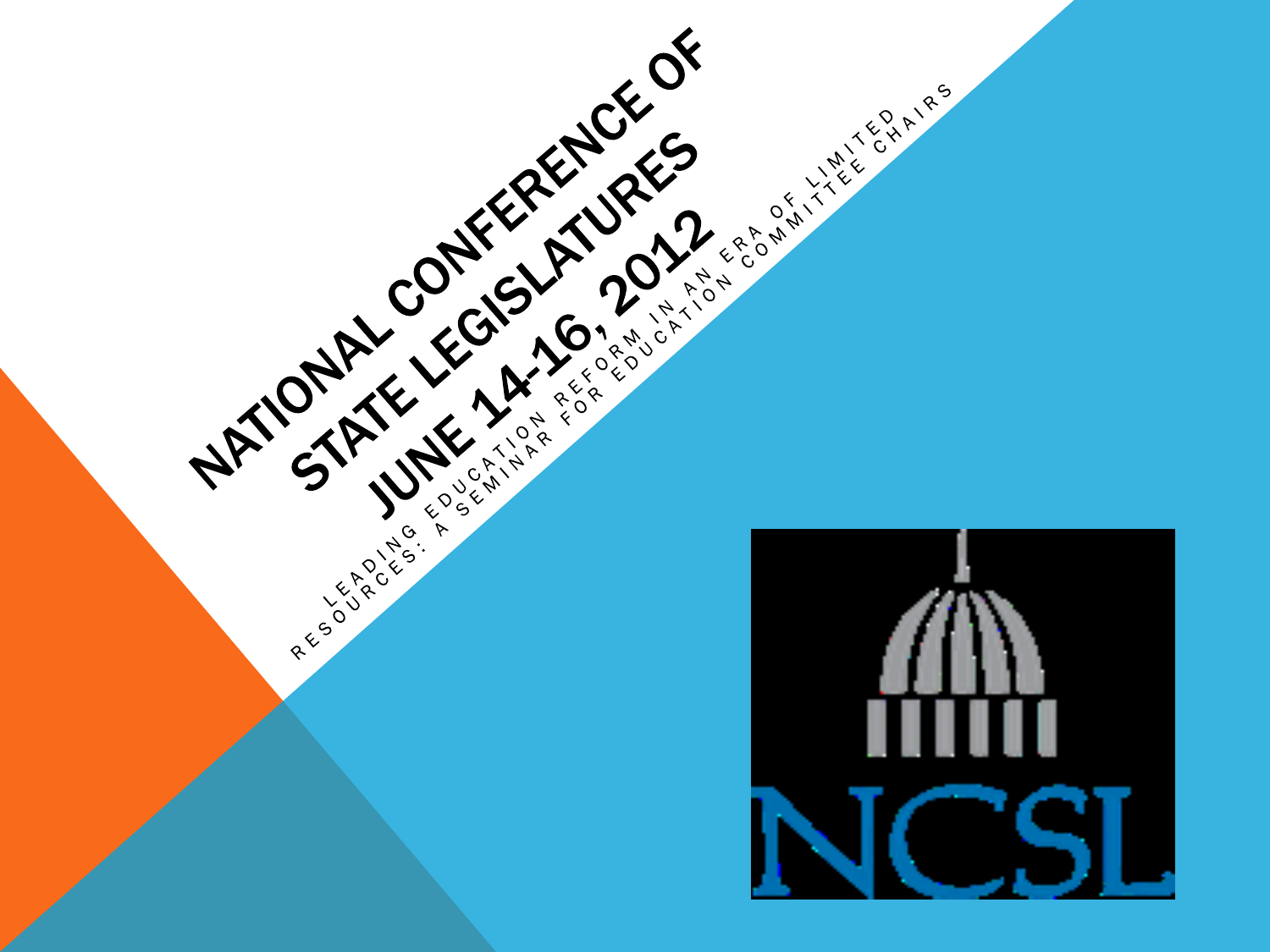#### WALLACE RESEARCH AND PERSPECTIVE REPORT

Key Finding:

Their 2010 study reaffirmed their earlier (2004) conclusion, declaring that "based on a preliminary review of research, that leadership is second only to classroom instruction as an influence on student learning"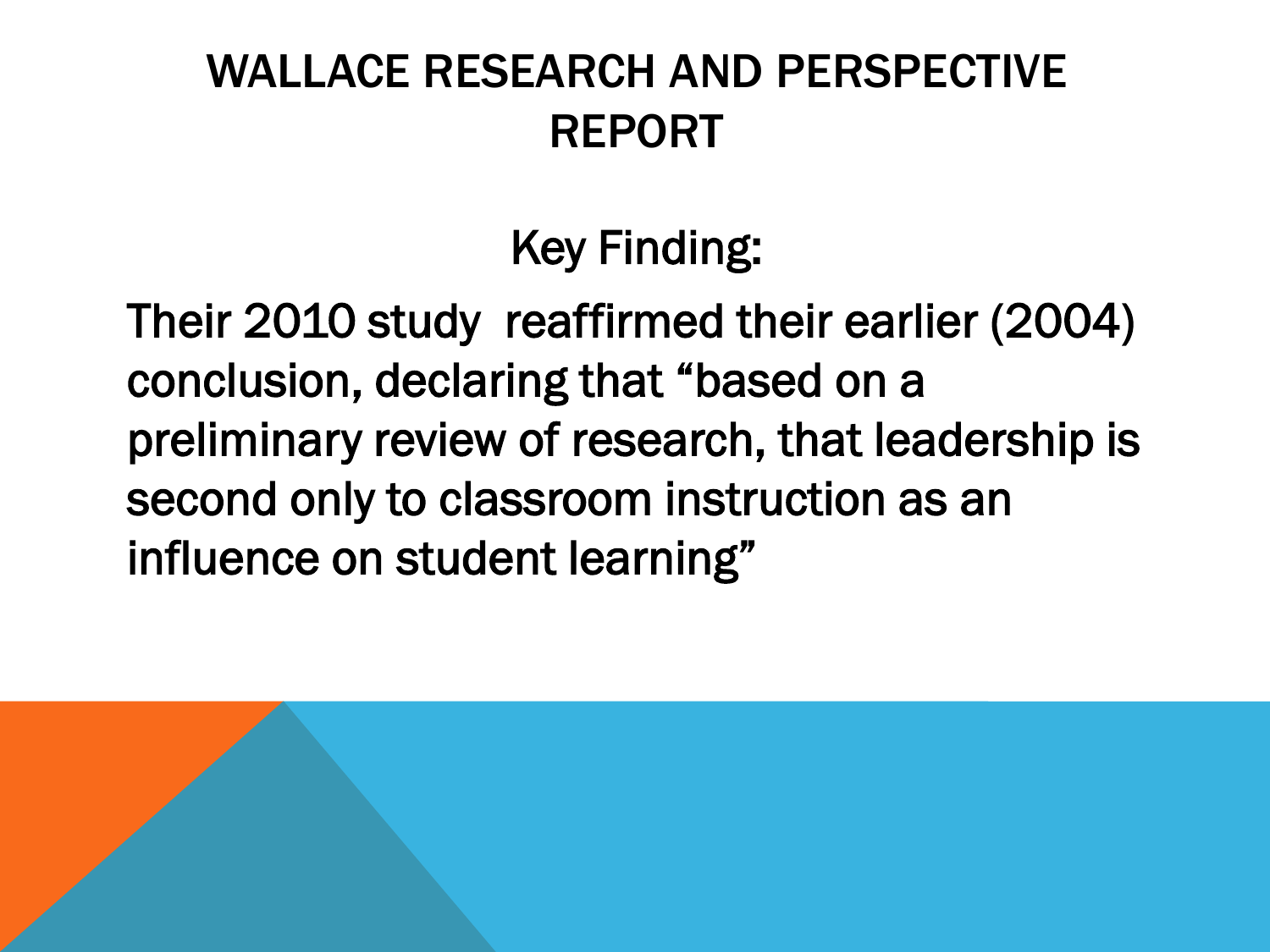### 5 PRACTICES CENTRAL TO EFFECTIVE SCHOOL LEADERSHIP (WALLACE FOUNDATION, 2012)

- 1. Shaping a *vision* of academic success for all students, based on high standards;
- 2. Creating a *culture* hospitable to education in order that safety, a cooperative spirit and other foundations of fruitful interaction prevail;
- 3. Cultivating leadership in others so that teachers and other adults assume their part in realizing the school vision;
- 4. Improving instruction to enable teachers to teach at their best and students to learn at their utmost; and
- 5. Managing people, data and processes to foster school improvement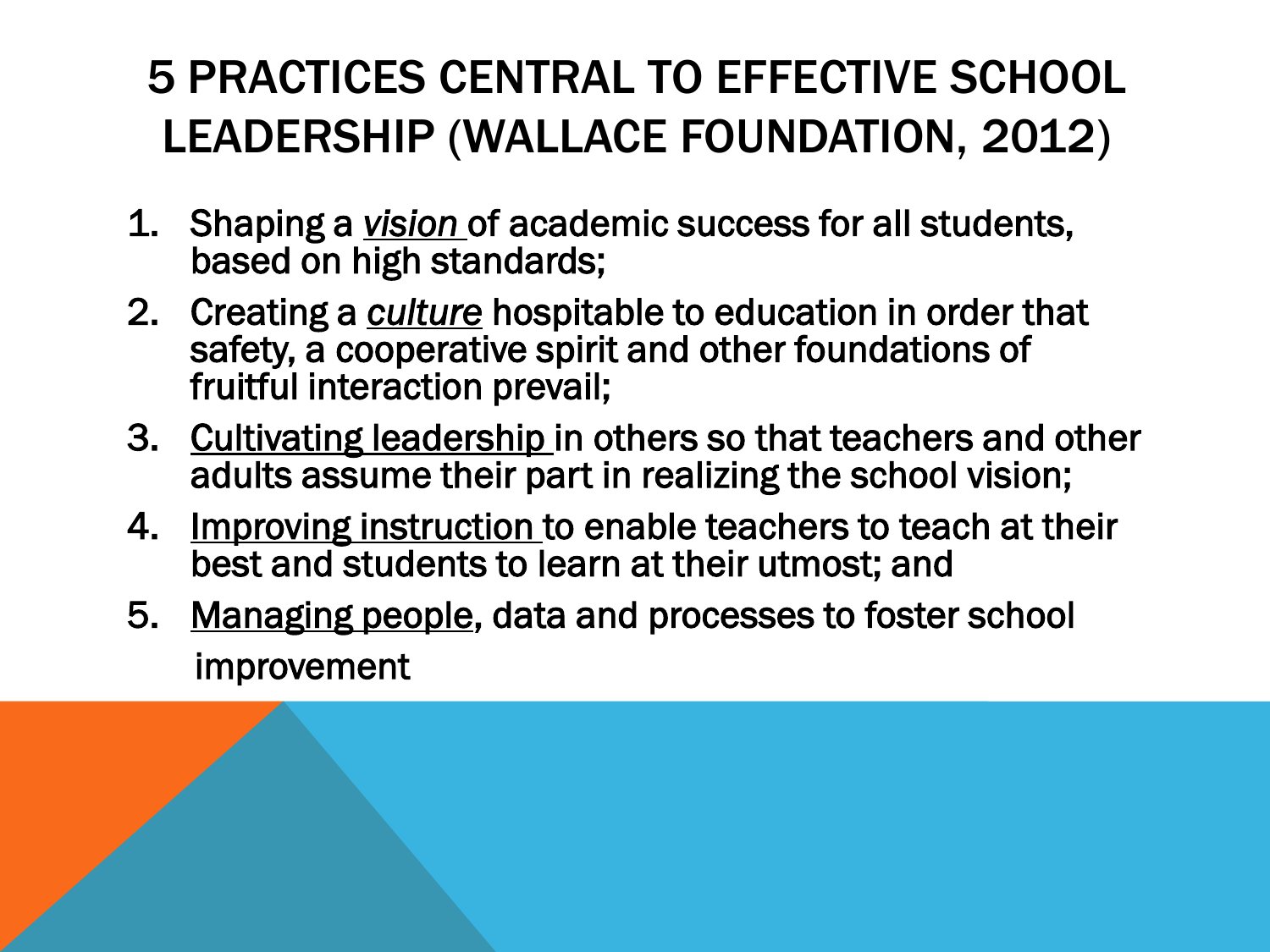# WALLACE PIPELINE INITIATIVE - 2012

- The Wallace Foundation Principal Pipeline Initiative builds upon previous research
- Charlotte-Mecklenburg in North Carolina; Denver; Gwinnett County (near Atlanta) in Georgia; Hillsborough County (near Tampa) in Florida; New York City; and Prince George's County (near Washington, D.C.) in Maryland. Charlotte-Mecklenburg in North Carolina; Denver; Gwinnett County (near Atlanta) in Georgia; Hillsborough County (near Tampa) in Florida; New York City; and Prince George's County (near Washington, D.C.) in Maryland
- The foundation selected these 6 districts from 90 candidates because they already have efforts under way to groom qualified principals and thus are best able to put strong, complete pipelines in place

Ī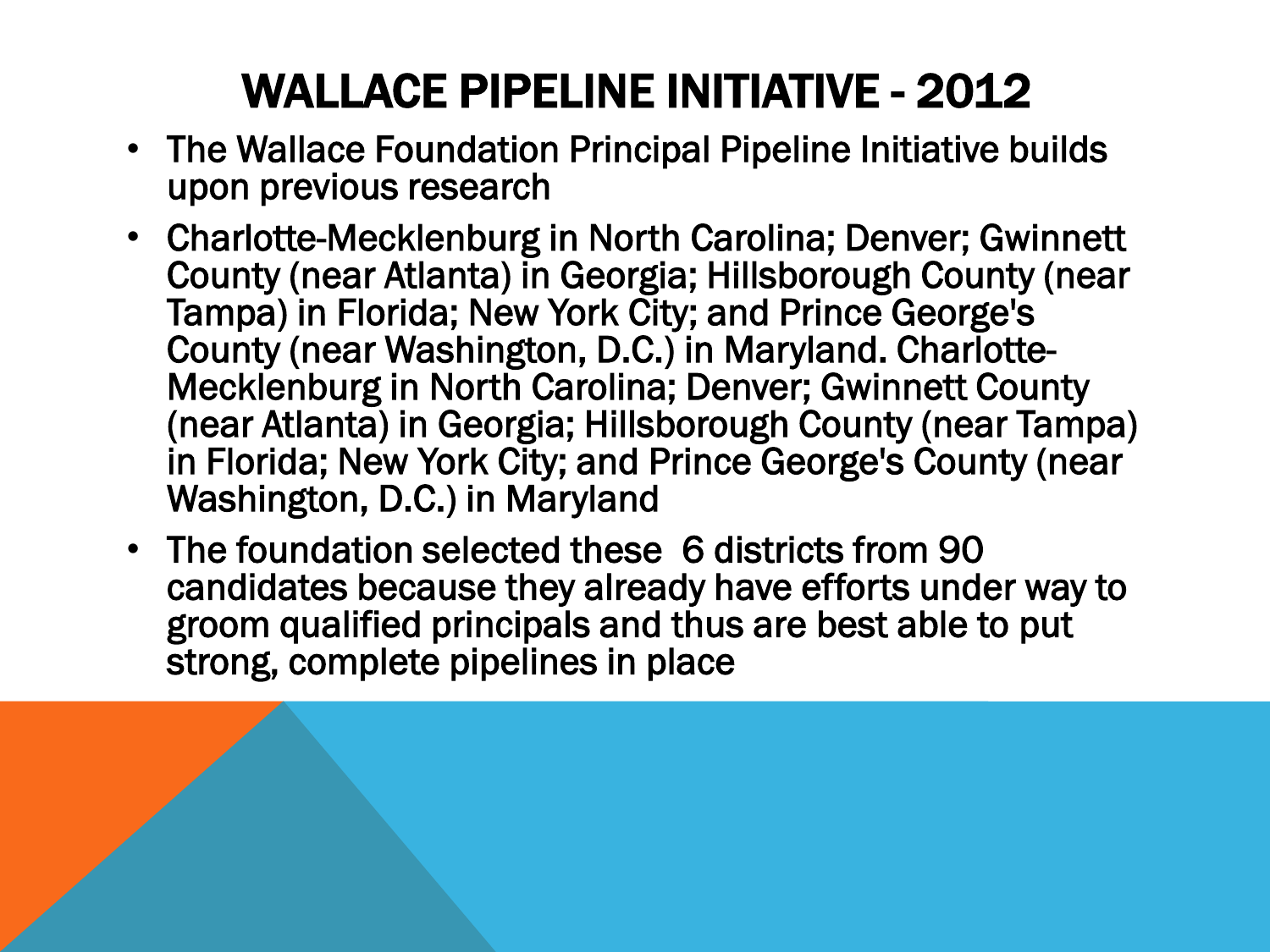#### **DPS Future State Principal Lifecycle**

Recruiting and training aligned to the new competencies; screening process revised; placement in AP and AA positions with mentors; may include acting principals w/out licenses

external nonlicensed

external talented candidates without track record



Recruiting and screening aligned to framework for principal effectiveness

Training on DPS framework for teacher effectiveness and aligned expectations, tools and resources (LEAP IRR, alignment to PD, etc.) (for more information contact: Maureen Sanders@dpsk12.org)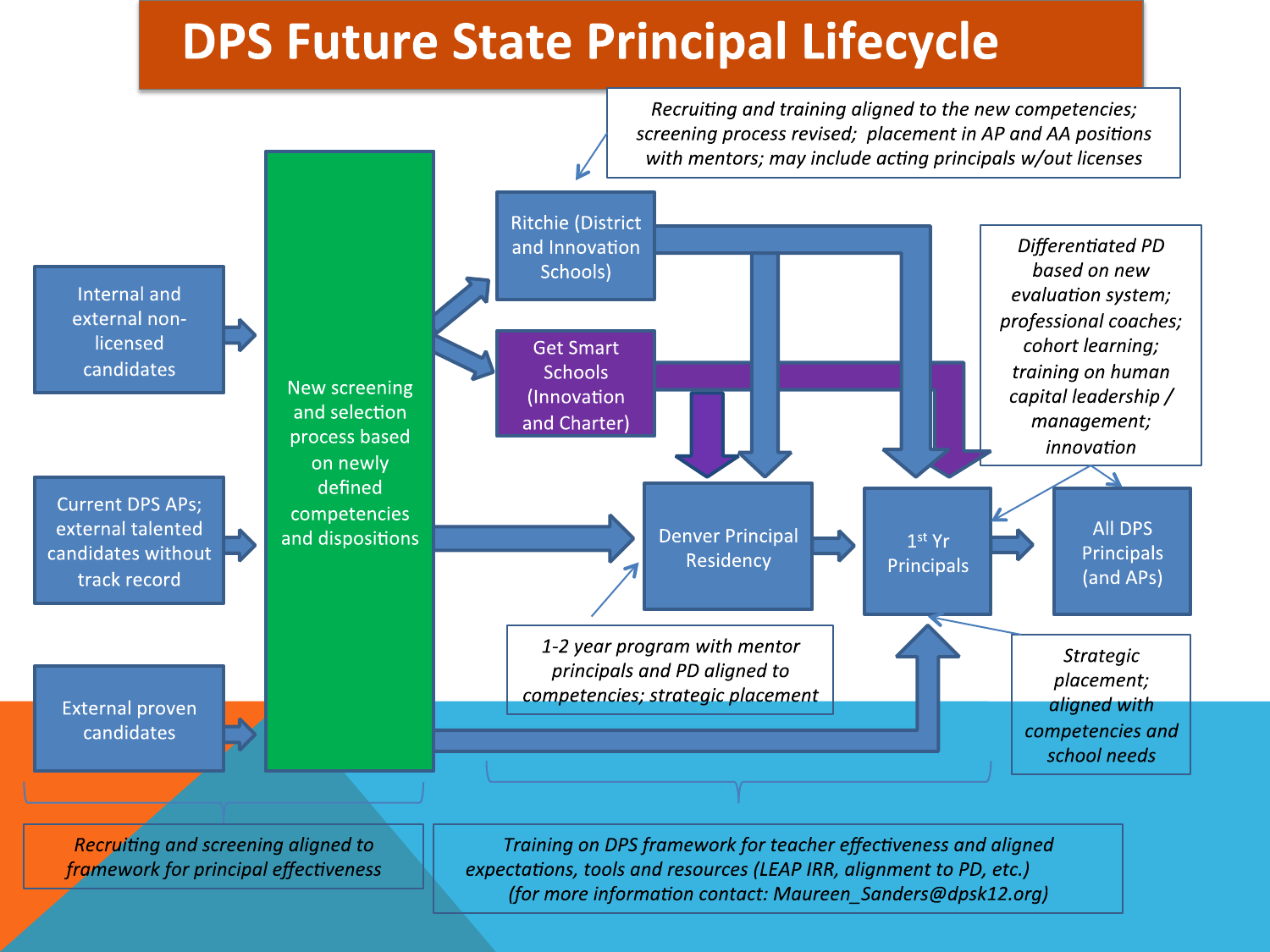

# RITCHIE PROGRAM: PIPELINE ALIGNMENT

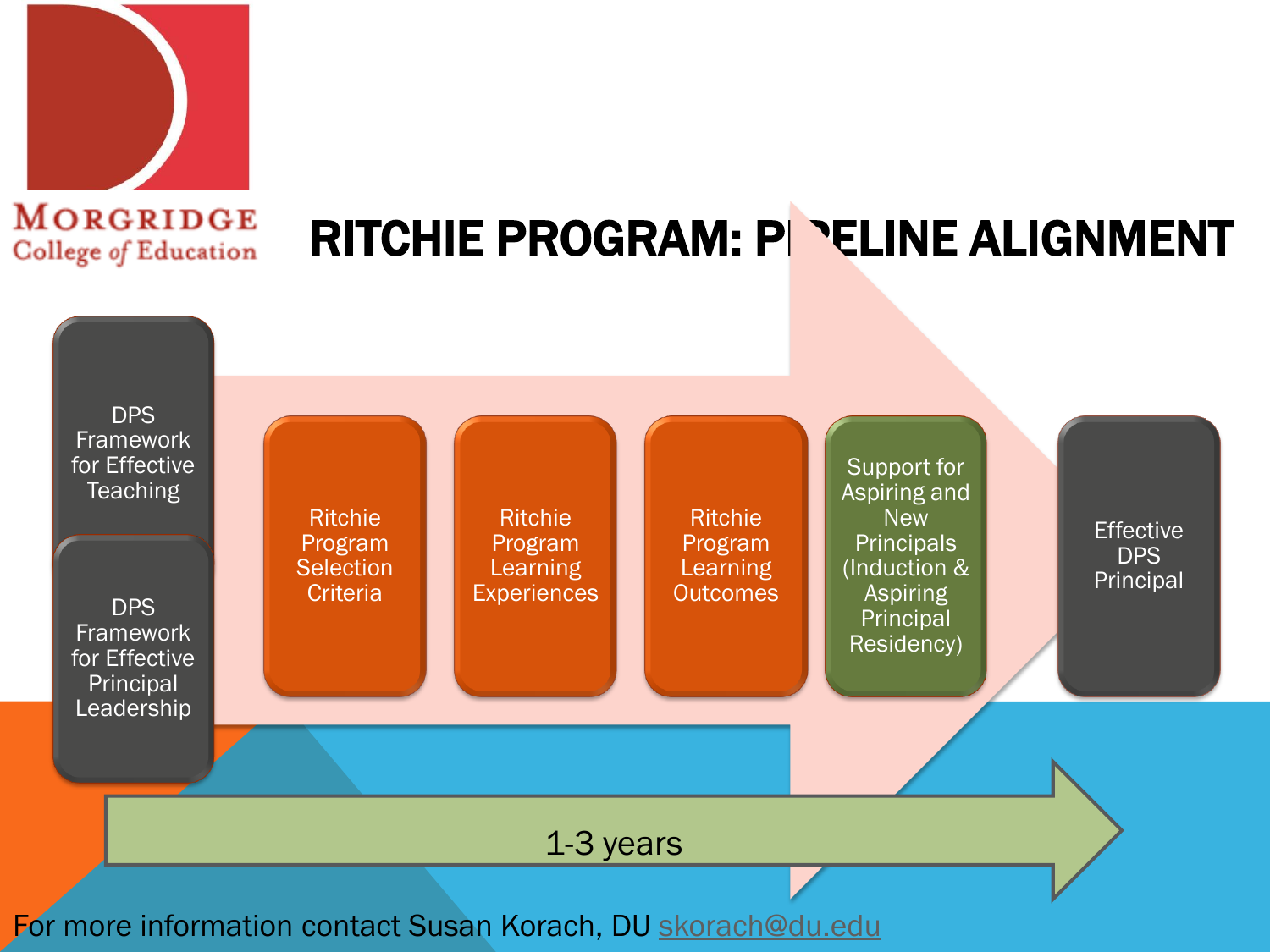## RITCHIE PROGRAM FOR SCHOOL LEADERS

- A 10 year collaborative effort between Denver Public Schools and University of Denver
- Began as a result of our then Superintendent, Jerry Wartgow's dissatisfaction with the quality of leaders being produced in our surrounding institutions and not meeting the needs of our schools and students
- Became a reality due to the willingness of the then Dean of the Morgridge College of Education, Ginger Maloney, to support the development of a principal preparation program centered on the needs of Denver Public Schools
- MOU drives the work between the Denver Public School and University of Denver

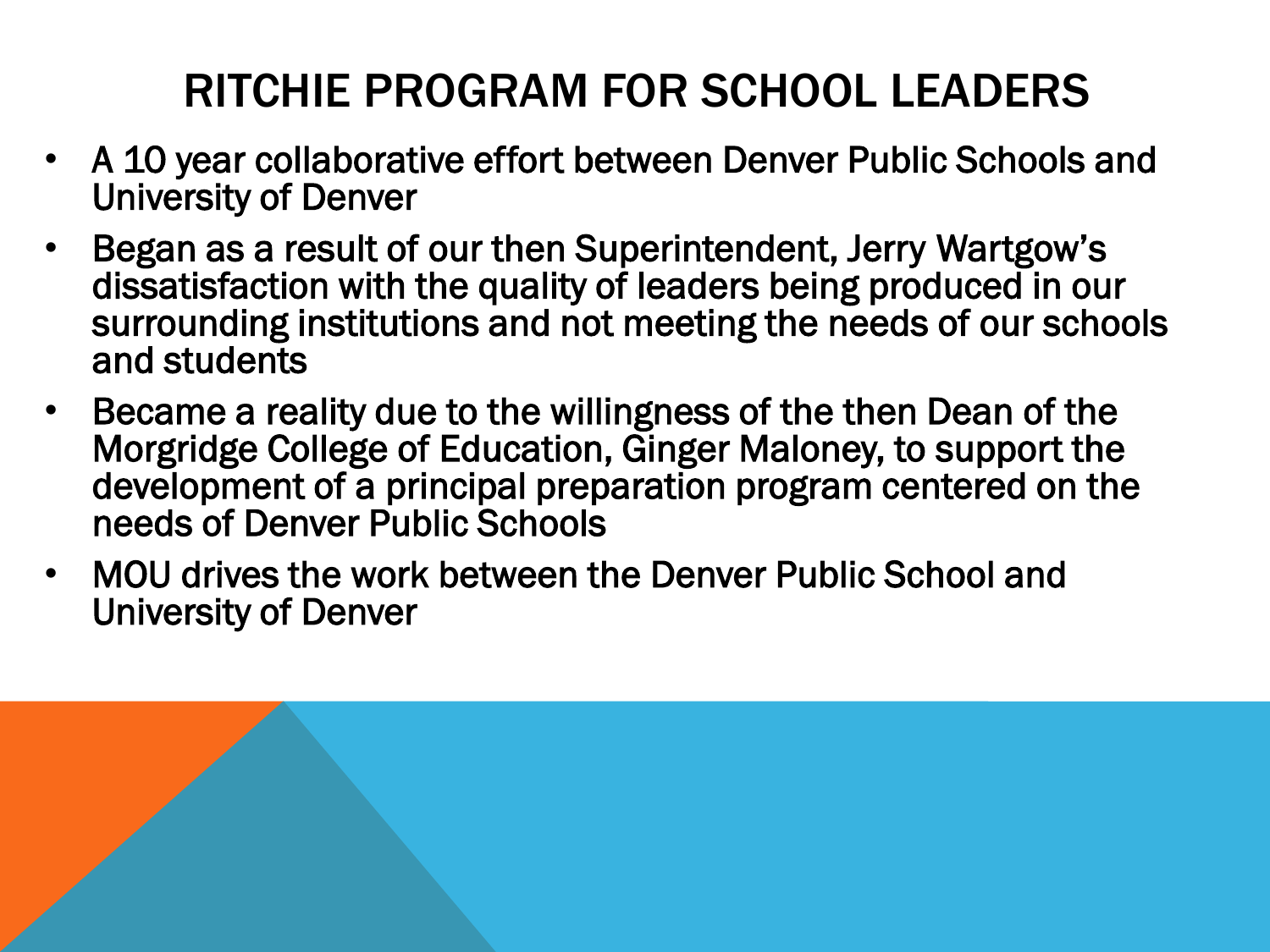#### RITCHIE PROGRAM EVOLUTION

**Adaptive Program Development and Evaluation** 

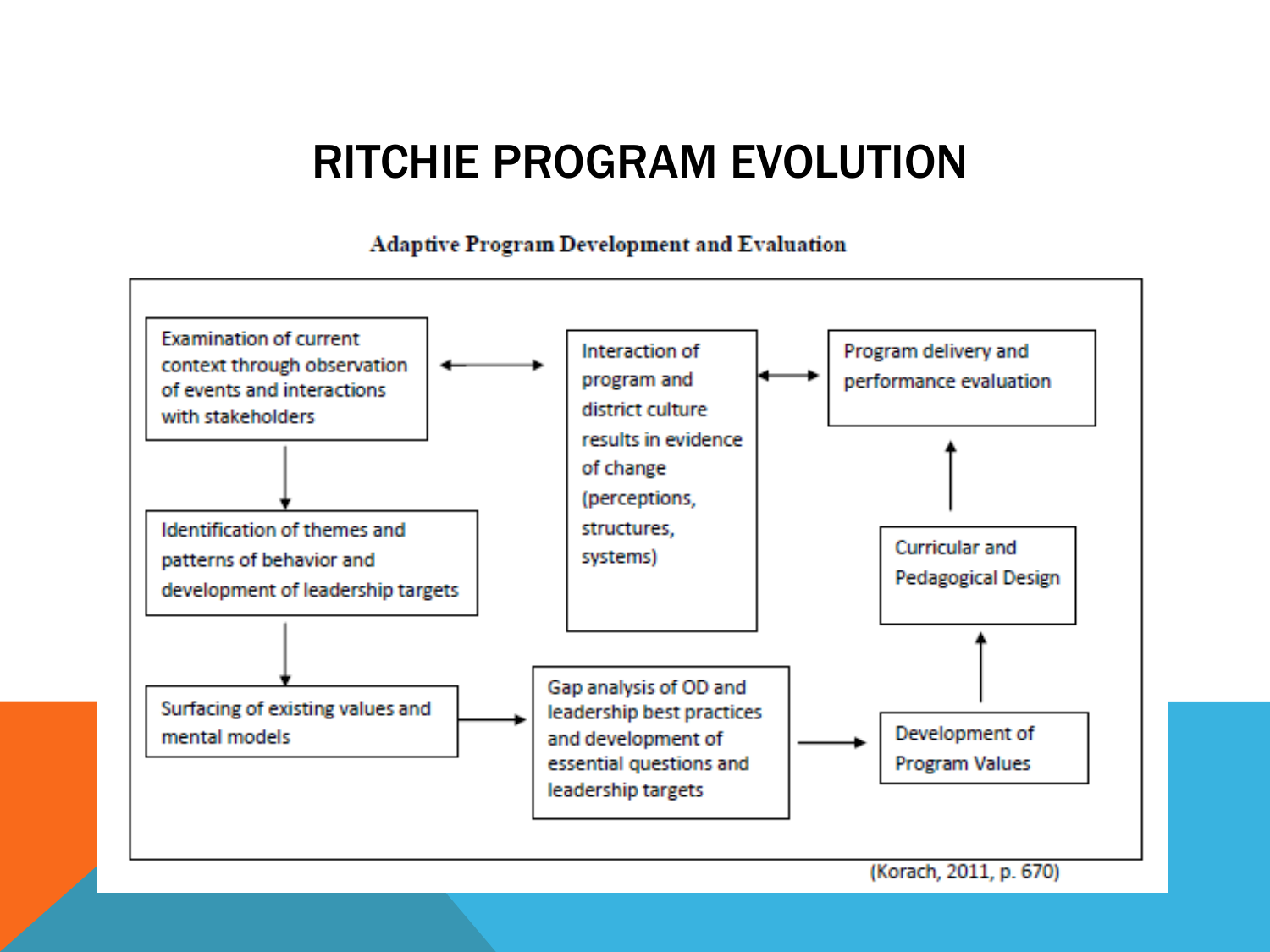#### DPS Ritchie Program for School Leaders (2011-2012)



Leadership Standards embedded in each project and full-time internship – Ethical Practices; Personal Behavior, Resilience, Communication, Situational Problem-Solving, Leadership Development, Climate & Culture, Time/Task/Project Management and Technology - NYCLA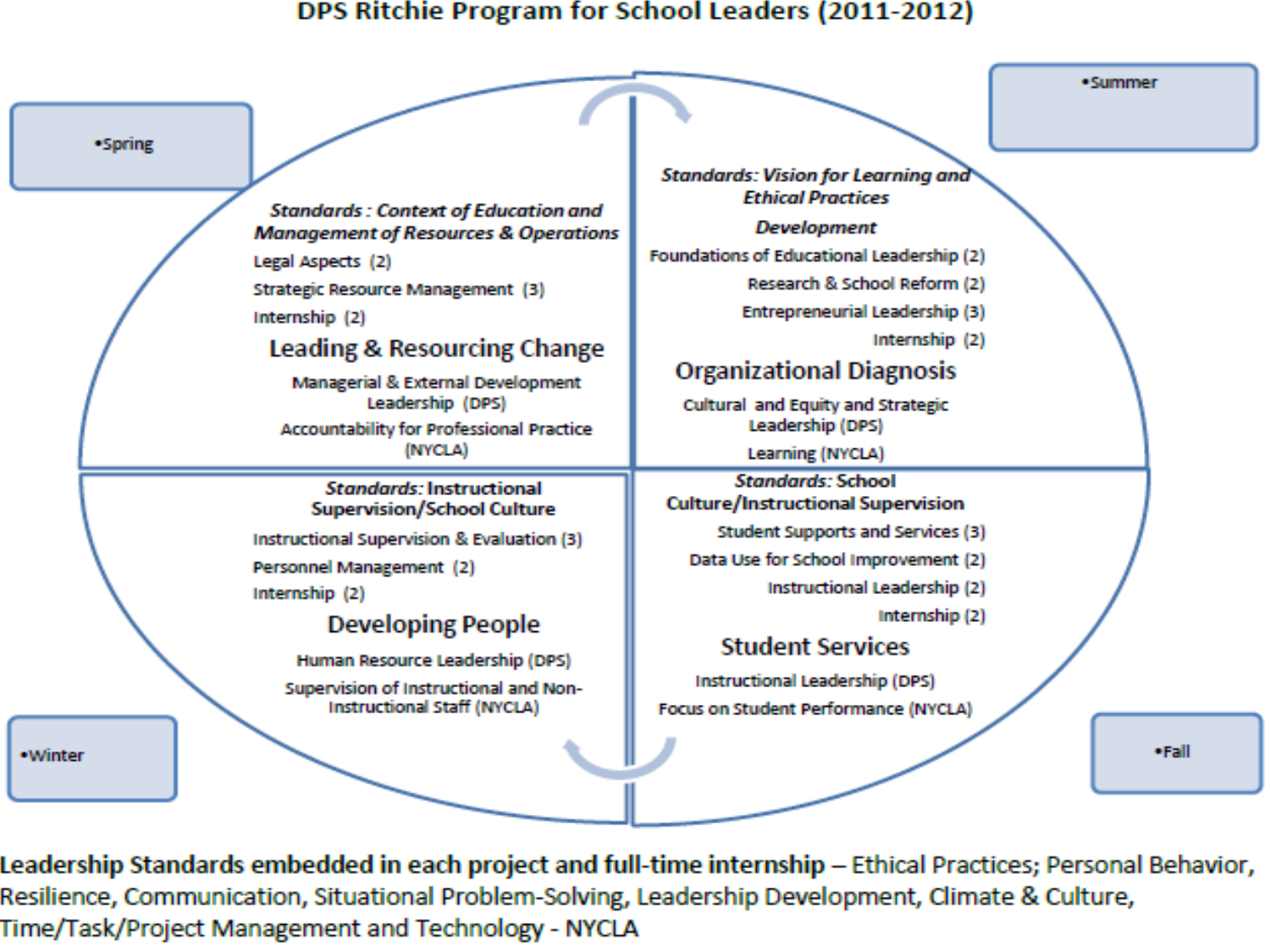## RITCHIE SELECTION PROCESS

- **Application**
- 3 Letters of support, including their current supervisor
- **Essay**
- Two hour interview that consists of:
	- -Writing sample
	- -Four rounds of Scenarios dealing with
		- issues pertaining to:
			- -Instructional Leadership
			- -Culturally Responsive Leadership
			- -Human Resource Leadership
			- -Managerial and Strategic Leadership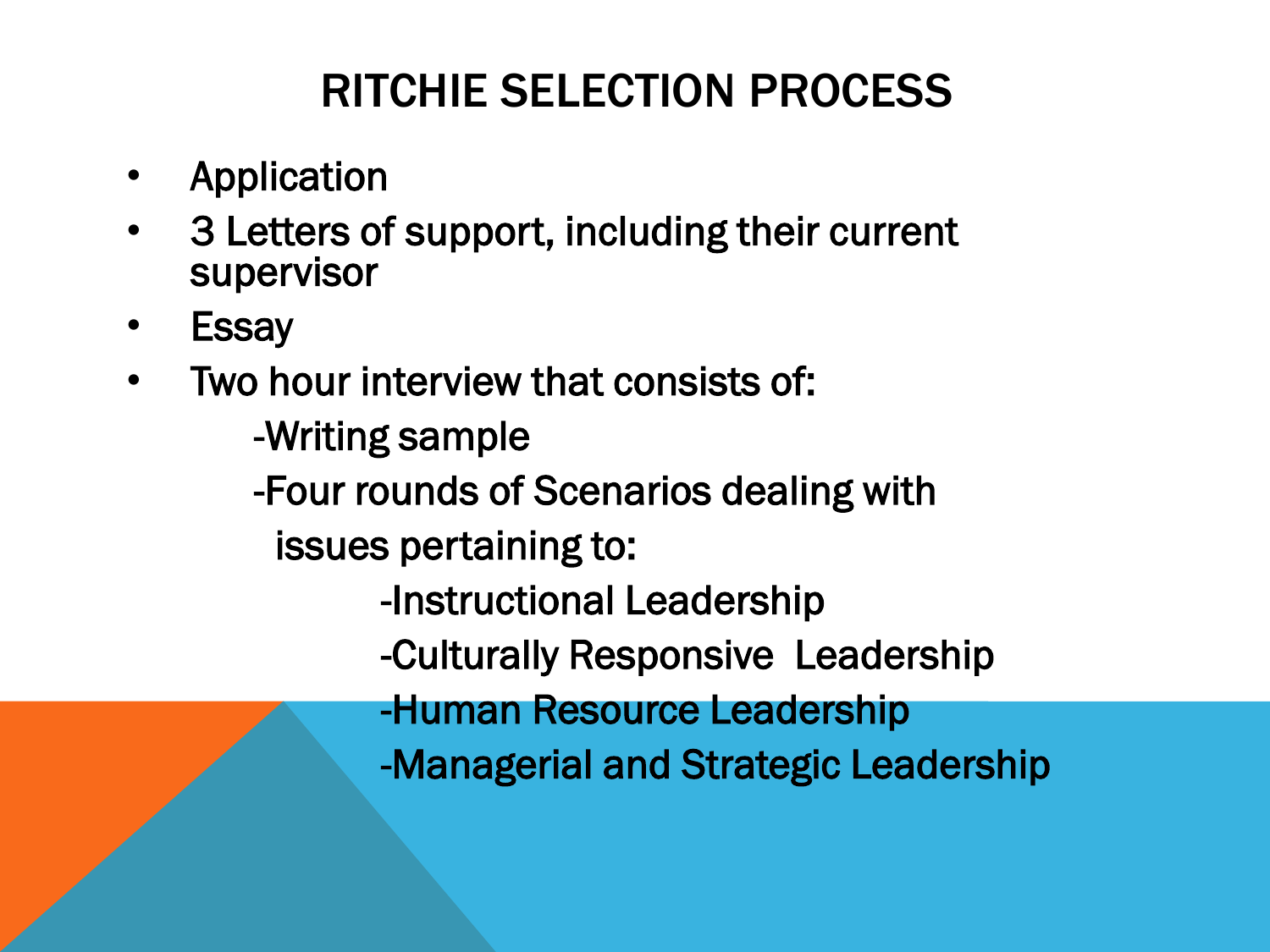#### THE RITCHIE NETWORK OF SUPPORT

- Cohort Based Model for 15-18 participants
- Classes meet weekly for a 6 hour seminar
- 4 quarter certificate program
- Includes a multi-day Institute at the beginning
- Classes are co-facilitated by DPS Director, Leadership Development and DU faculty
- Classes are co-planned by the above team
- Class content are driven by the DPS context, participant needs and leadership best practice and theory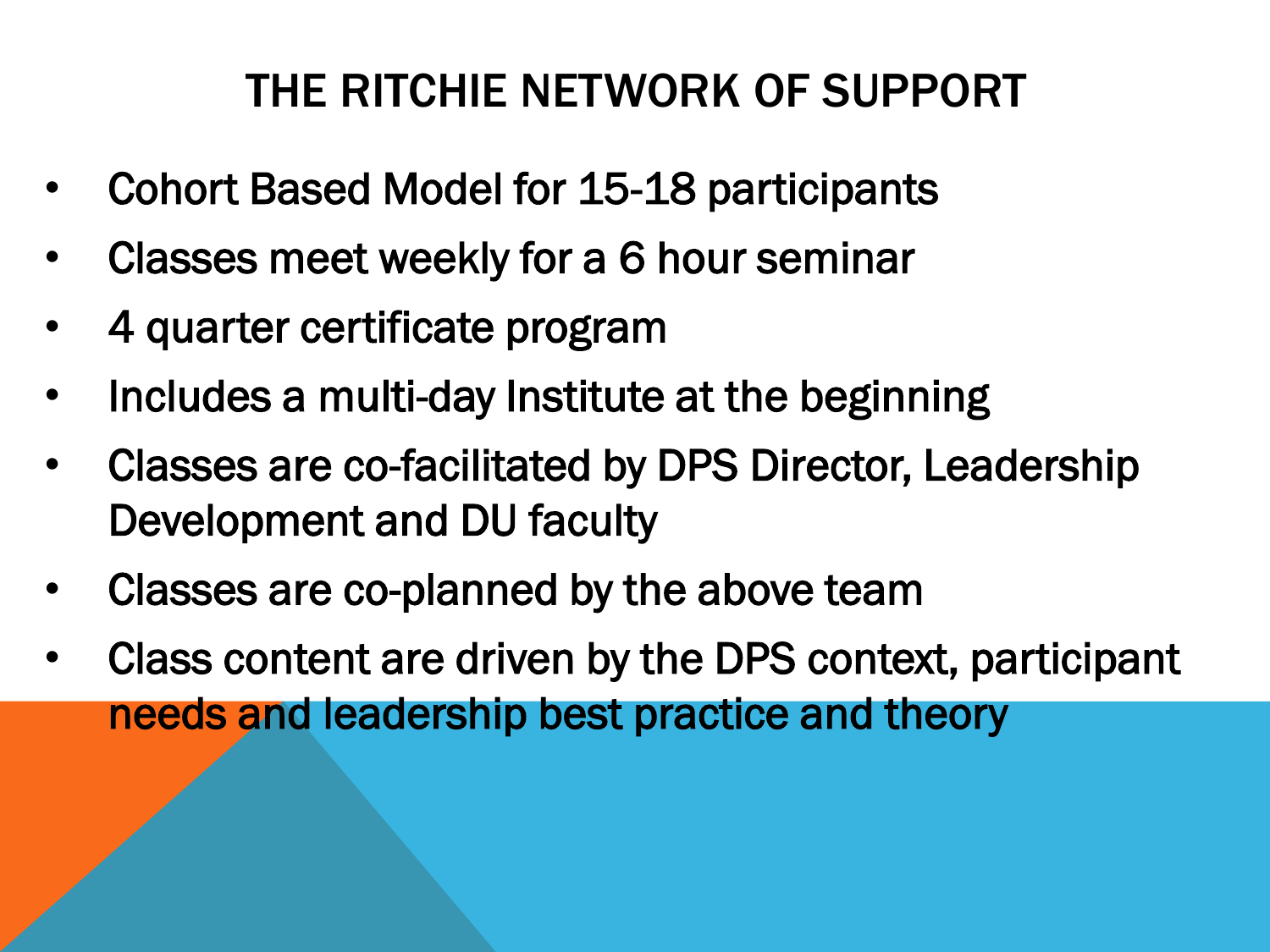#### RITCHIE NETWORK OF SUPPORT

- Full time paid internship
- Guaranteed preferential hiring placement
- High quality principal mentor
- Director of LDD and DU mentor participants
- Principals and participants receive mentor and mentee training: New York City Leadership Academy
- Host principals receive support from Director of LDD and DU facilitators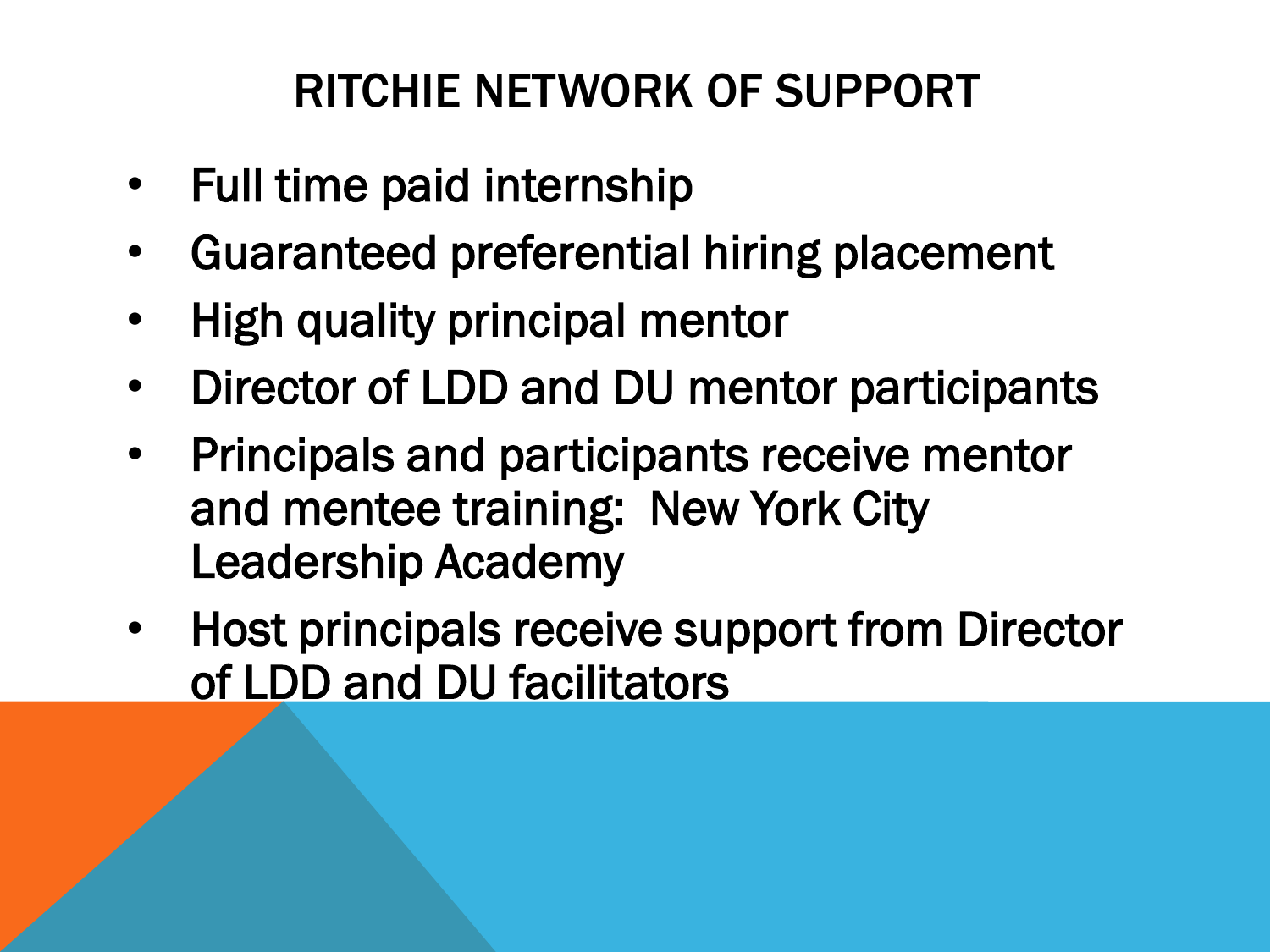#### RESULTS: KEY FINDINGS

The Ritchie Program has been evaluated by outside research organizations and nationally known researchers affiliated with the University system:

- Graduate survey results revealed that the Ritchie Program was rated the most highly out of 17 other top leadership prep programs based on best practices research and studies of exemplary leadership preparation programs (Orr, 2010)
- Our program has been evaluated yearly since its inception and changes have been implemented as a result of this feedback every year
- Focus groups have been held to seek feedback about the program and this data has been used to redesign the work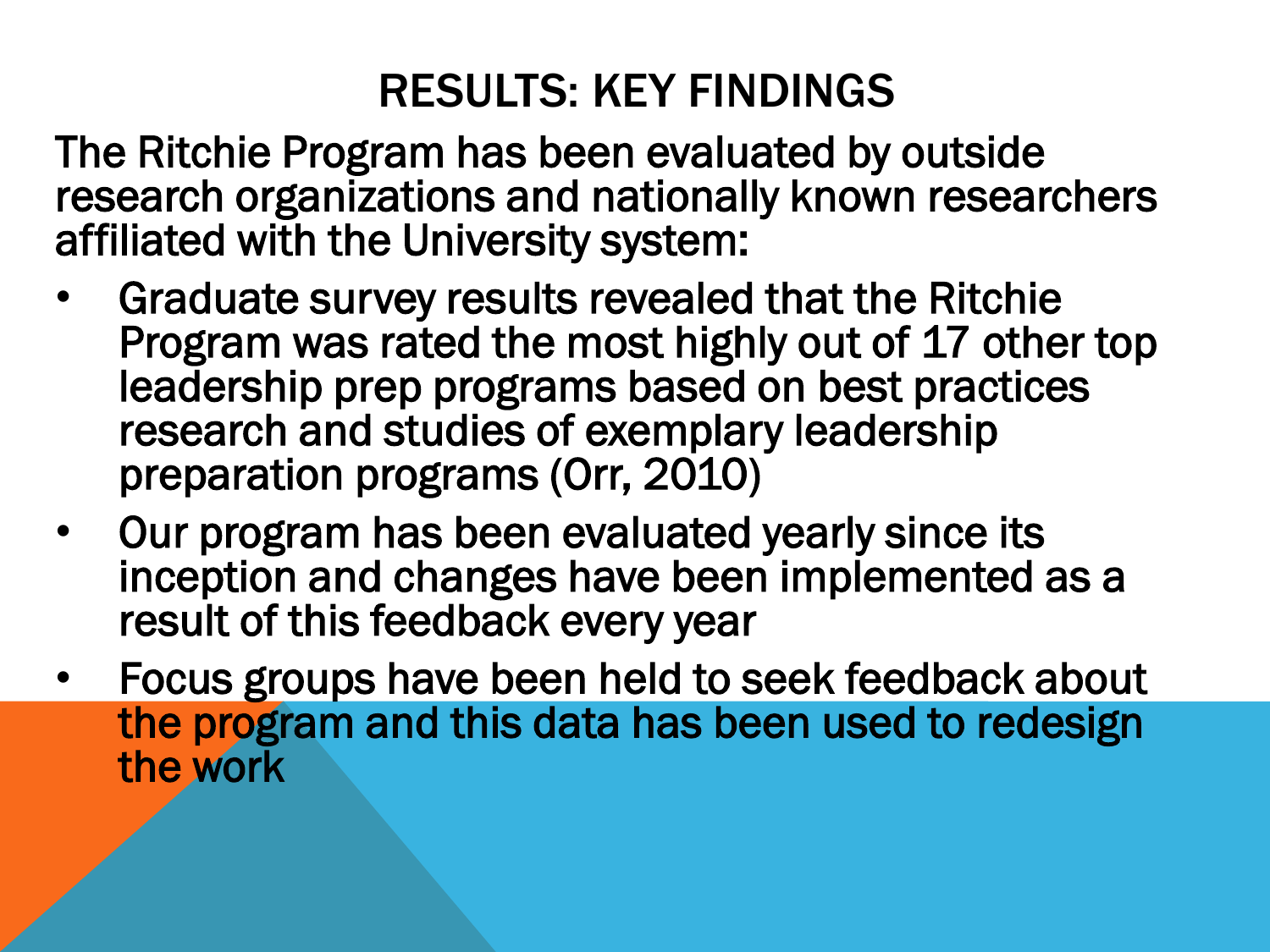#### RESULTS FOR PARTICIPANTS: 2004-2012

- 142 Program Completers
- 17 left the district/moved out of state
- 125 Still in District
- Of the 125 remaining:
	- -35 principals
	- -53 assistant principals
	- -2 Educational Directors/Instructional Supts.
	- -72% are principals/assistant principals or
		- IS/Educational Directors
	- -35 other positions within district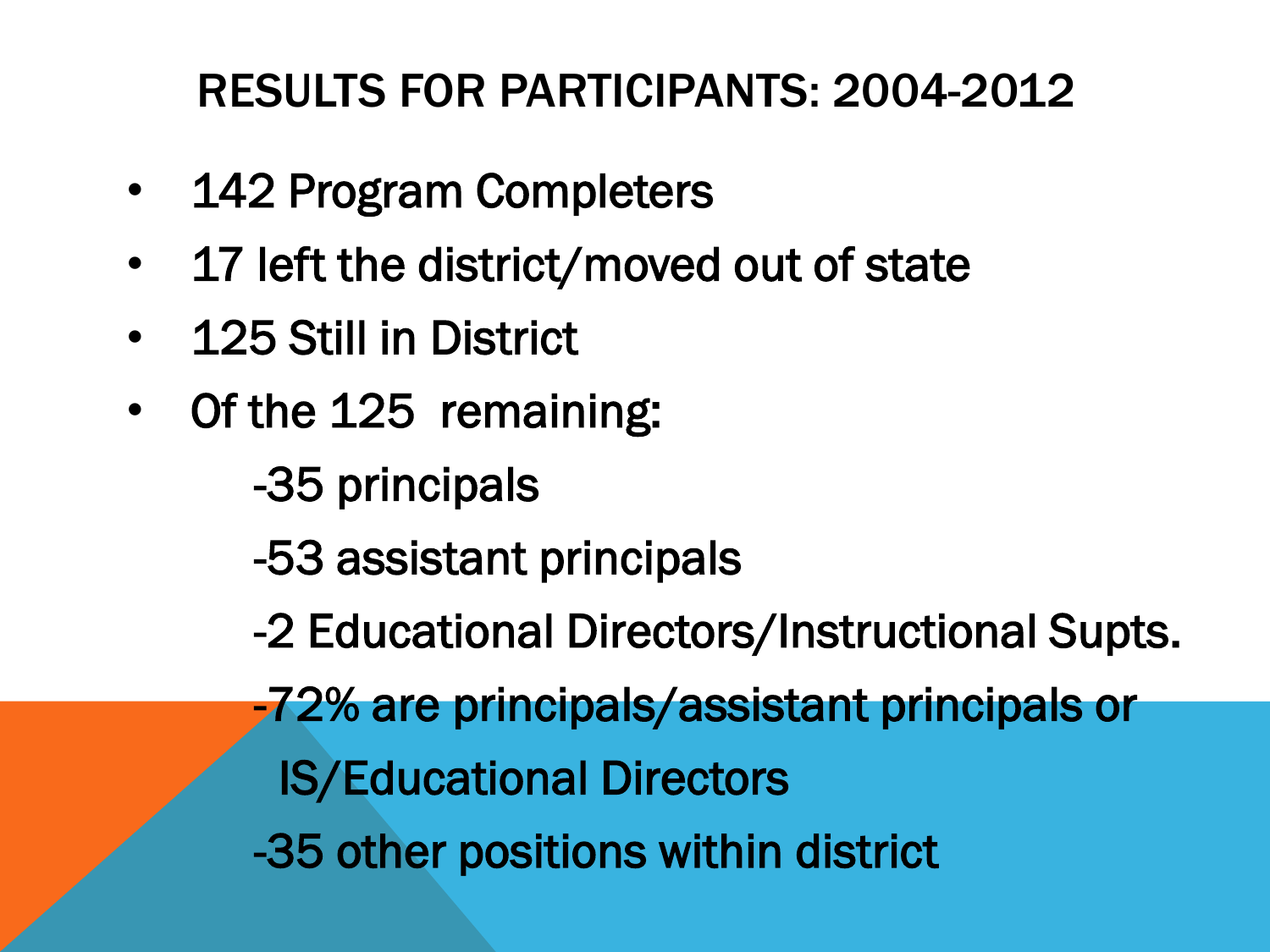#### LESSONS LEARNED

- Cohort Model
- Participants take ownership of their learning
- Collaboration
- Full time internship
- Curriculum iterative and driven by theory, district direction and context
- Consistency and longevity of facilitators (school district and university)
- Superintendent Support (3 district superintendents)
- Time to attend class during the school day, once per week (1-7 pm)
- Facilitation is key
- MOU between the district and university partner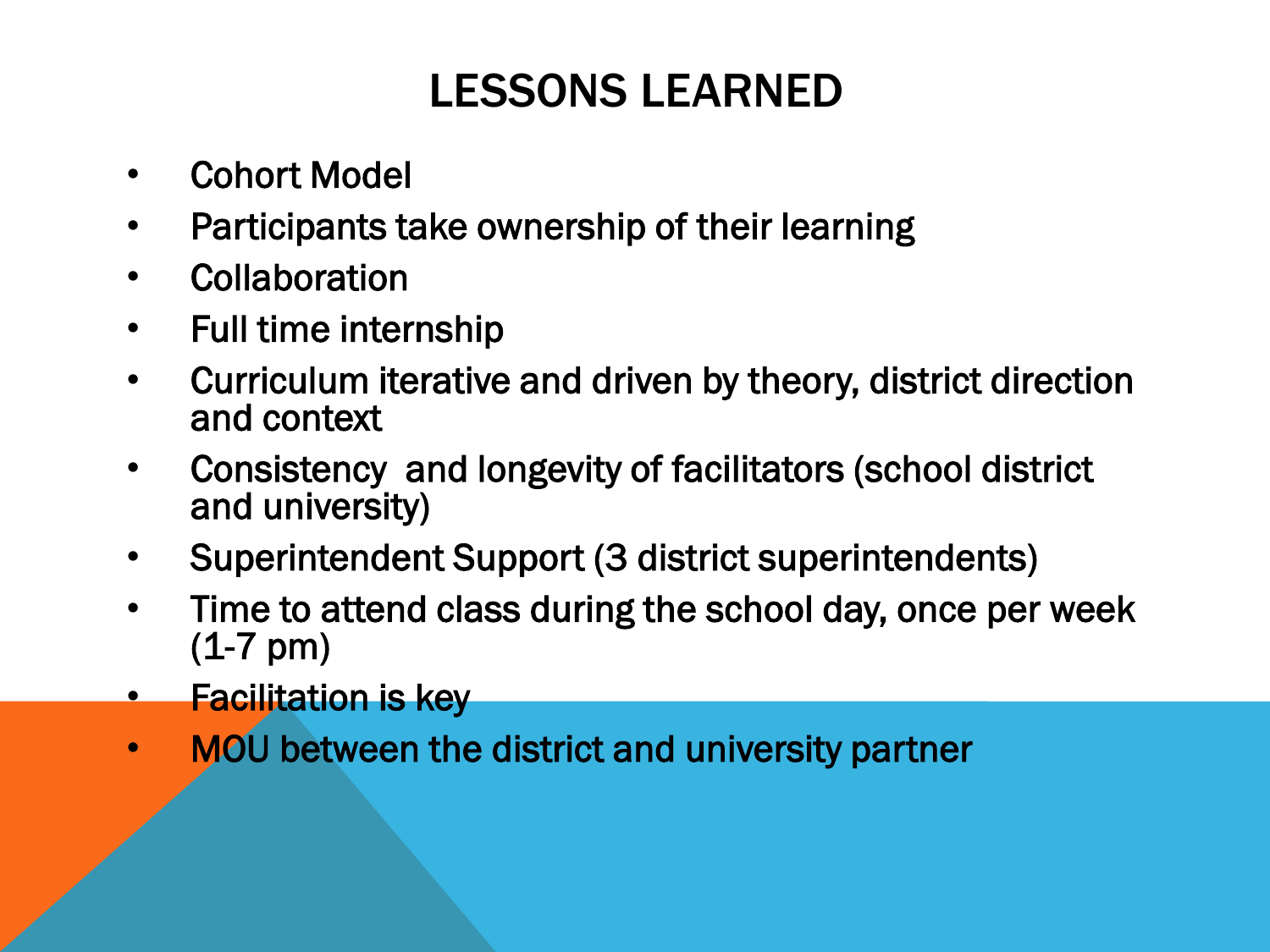#### LESSONS LEARNED ABOUT LEADERSHIP DEVELOPMENT

- Context matters
- The nature of preparation impacts the development of leadershop
- Collaboration should be explicit, modeled and lived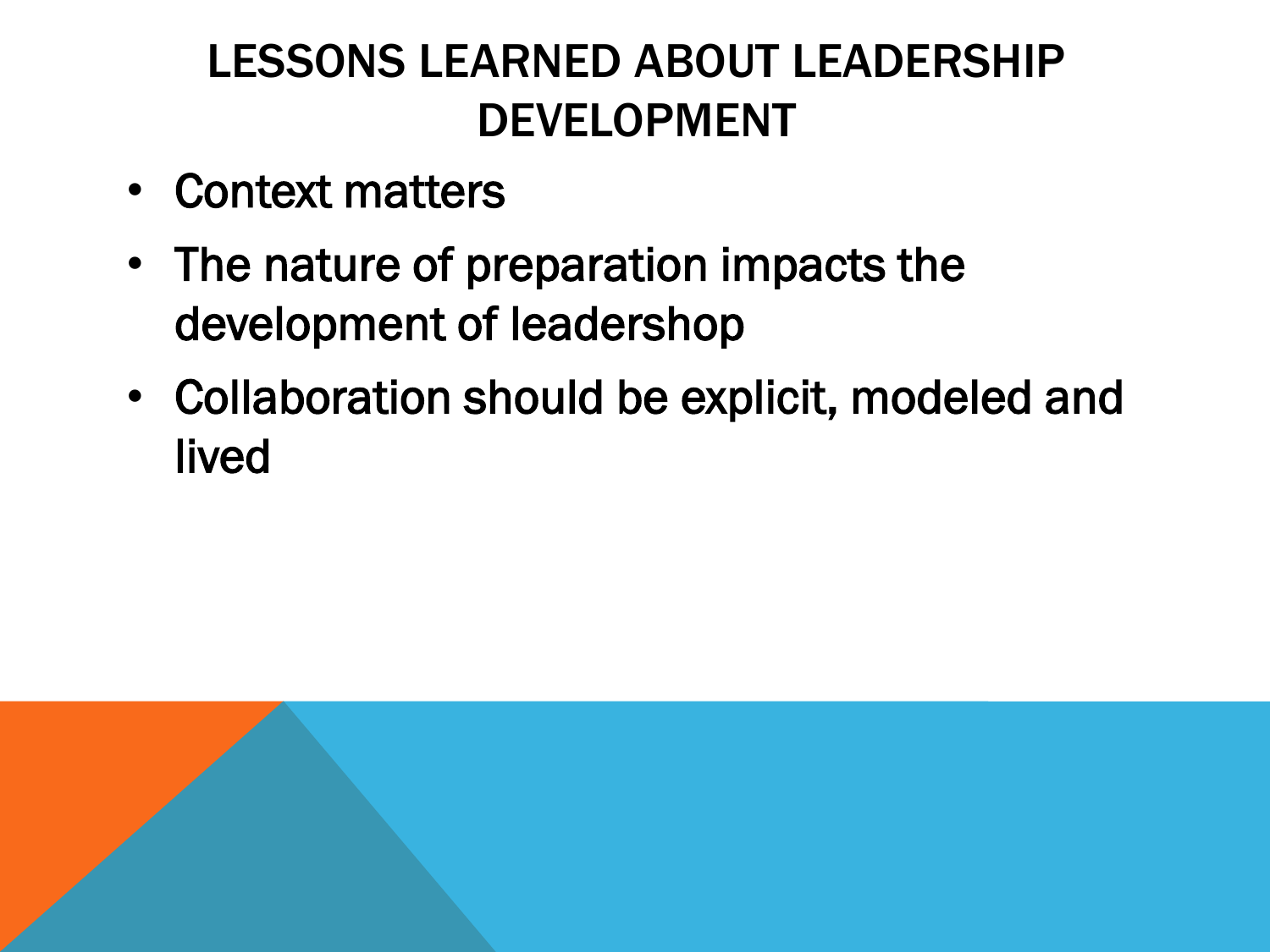#### **SUSTAINABILITY**

- The university and district partnership
- Redesign the role of assistant principals
- Collaboration
- Base the work on values and standards